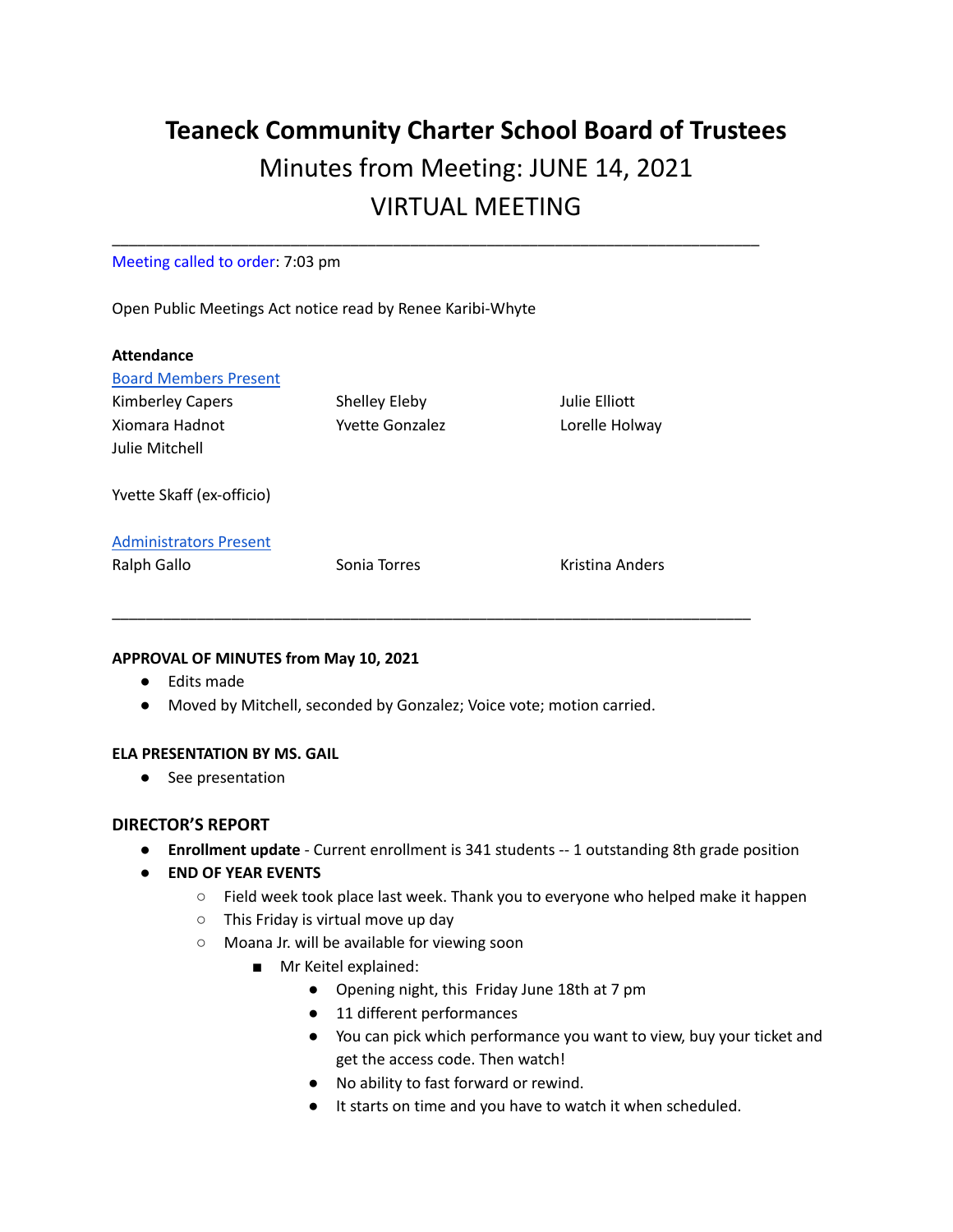- Runs about an hour
- Kindergarten Authors Day will be held at 10am on Monday June 21st
- Graduation will be held at 6pm on Monday the 21st
	- Ticketed event
	- Ceremony will be live streamed
	- Keynote speaker is J. Cedar Wang, Director of Simulation Education and Administrative Director of Professional Practice at Holy Name Hospital
	- Everyone should bring a mask. The mask decision will be made closer to the event.
- Kindergarten virtual orientation will be held this Friday
- Talent show will be aired on the last day of school
- Clap out will be in the parking lot on the last day of school for 8th grade students and their families

# **● Summer Camps**

- **○** Sports and Science Camp with Mr. T
- **○** Theatre Camp with Mr. Keitel
- **○** Art Camp with Ms. Abbie

#### **● Summer Enrichment Programs**

- **○** Stem with Dr. Nan
- **○** Soar with Ms. Lori
- **○** 4-6 grade prep with Ms. Nicole
- **○** Summer with Super Kids for rising 2nd graders

#### **● Extended School Year (ESY)**

- **○** Ms. Anders explained that:
	- $\bullet$  ESY will be held 7/6 8/6
	- 27 kids are enrolled
	- The staff consists of 3 teachers and 2 aides
	- Speech therapist, social worker, and occupational Therapist will be available
	- Purpose is to maintain the progress made, not necessarily to advance skills. Additionally, teachers will aware of where the students will be in the fall
	- Focus on what is in the IEP core academics
- **●** Facilities
	- Will be major turnover of classes
	- Painting will be done
	- On pace to be set for the fall
- **● SRP - Safe Return to School Plan**
	- **○** Required before funding will be given to school. Mr Gallo has to submit a plan
	- **○** Similar to our existing plan
	- **○** Shows how TCCS is prepared for a full complement of students in the fall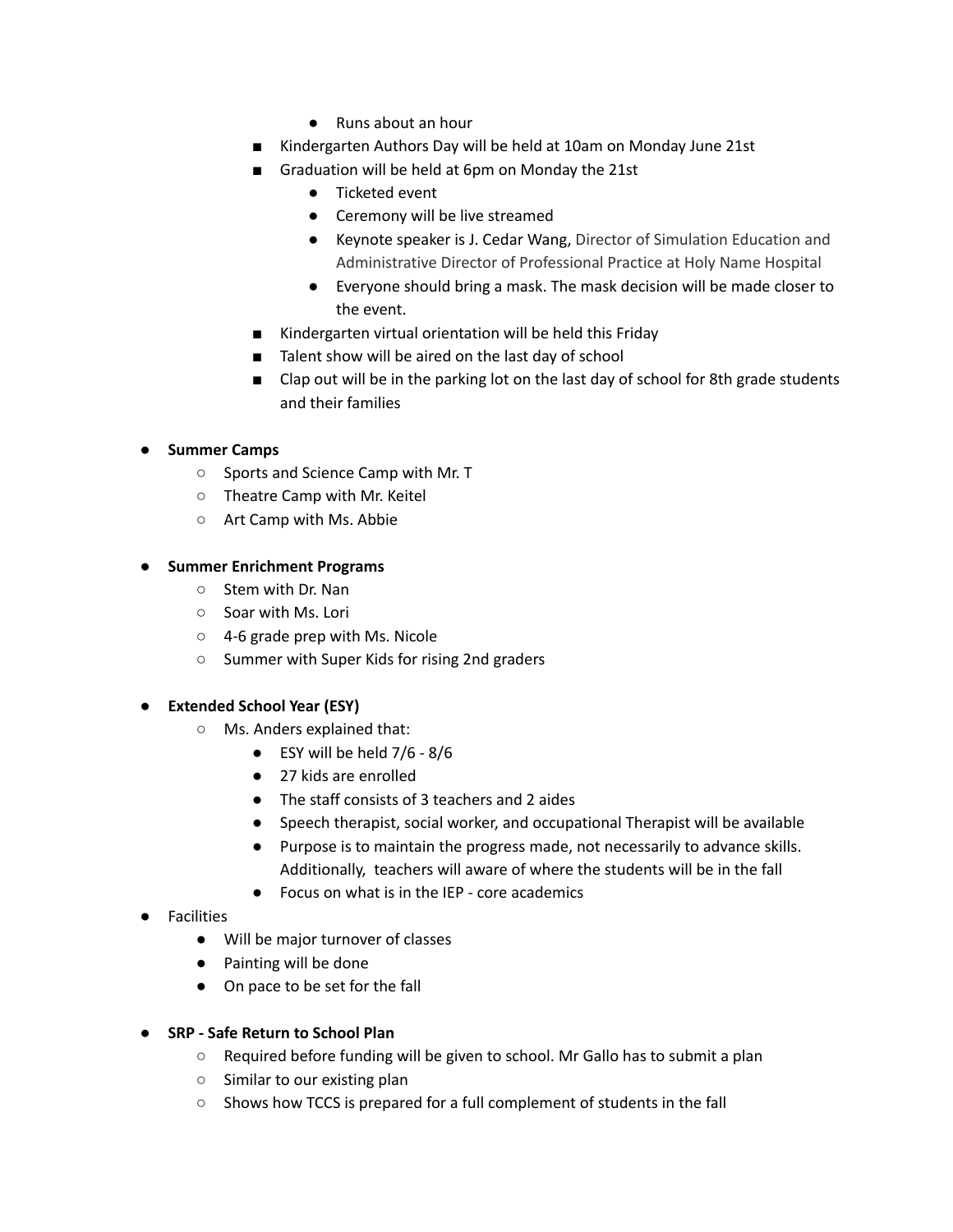- **○** Plan will highlight
	- Masking (which will be determined by State government)
	- **■** Physical distancing
	- Handwashing etiquette
	- Cleaning and maintaining facilities
	- Heating and ventilation
	- Contact tracing
	- Diagnostic and screening testing thorough DOH and school nurse
	- Vaccination levels
		- **●** At this time the administration doesn't have answers about mandatory vaccinations
	- Record keeping
	- Appropriate accommodations for children with disabilities
- **○** The plan must be presented publicly (which was done during this presentation)
- **○** Also, public comment is allowed and will be taken into consideration
	- Noone opted to make public comments tonight

#### **● 2020-2021 Year in Review**

- **○** Mr. Gallo usually does State of the School earlier in the year. We had a plan, not formal goals.
- **○** Thinks all did a great job
- **○** Everyone has been super cooperative and flexible and showed patience and grace
- **○** Thanks to everyone including kids
- **○** Reopening plan revised 5 times
- **○** TCCS was good at moving with a moving target
- **○** 4 schedule changes Full remote hybrid/distance
	- Without teachers really working hard, it couldn't be done
- **○** Building upgrades completed
- **○** Testing and Vaccination opportunities given
- **○** Administration did what they could to give people what they could in dealing with the crisis
- **○** 6 positive cases responded, notified community and took appropriate action, with full cooperation
- **○** Ralph read what he wrote in the Yearbook

#### **NEW BUSINESS**

- **Committee Updates**
	- Curriculum committee met
		- End of year and ERSA funds and summer work
		- Incentive system and tying it into PBIS
	- Governance Committee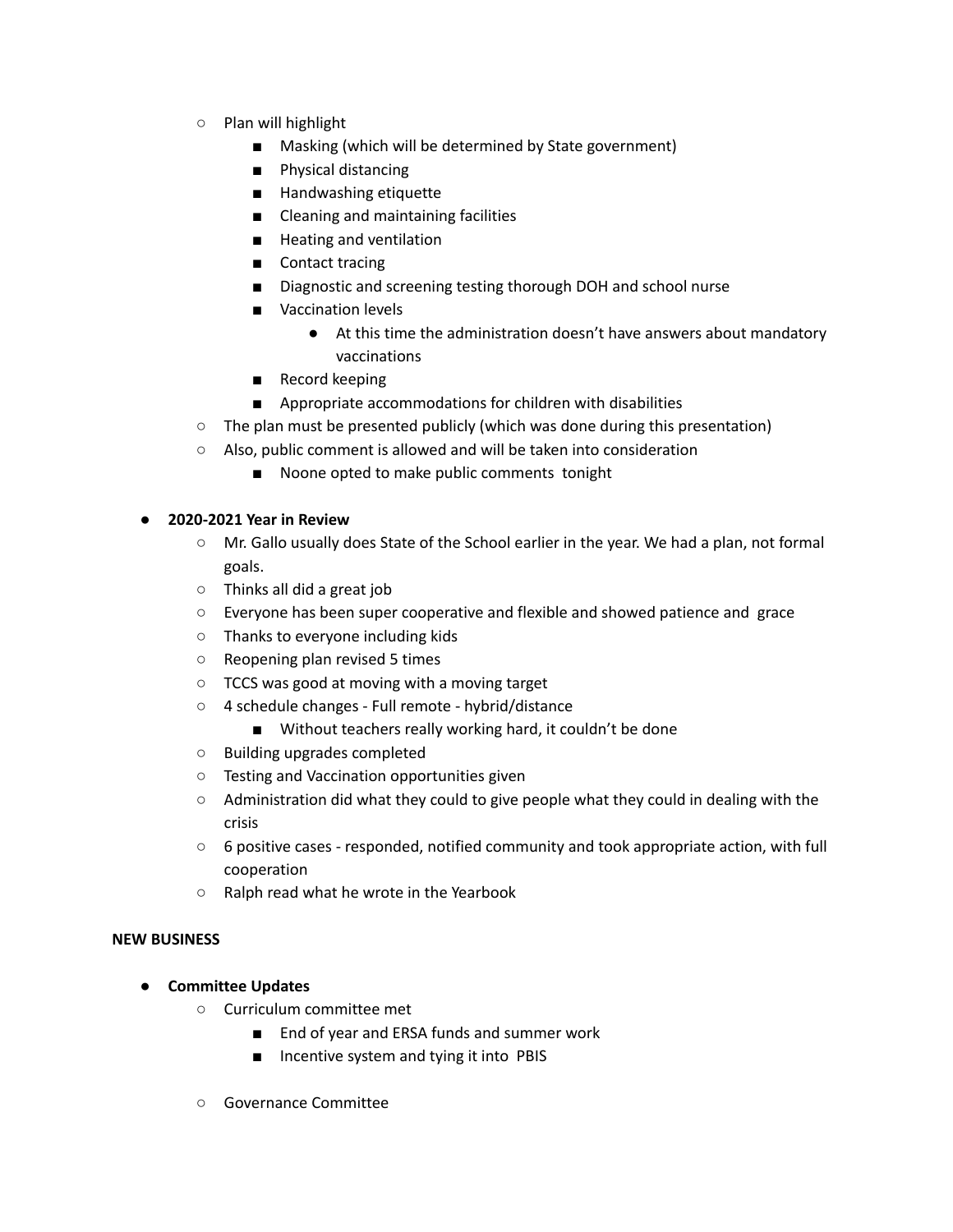- Board Self Evaluation Update Next meeting
- Same for end of year surveys

#### ○ Finance

- Check register and april cash dispusemnet
- Hiring new instructional aide
- Grant for playground
- ESSER 2 grants
- Buying 145 new chromebooks
- Updating HVAC
- Learning loss programs
- Mental health
- Renewal of law firm
- Auditor

# **● Election**

- **○** Election Results
	- 1 designated winner 0 Anthony
	- Remaining candidates tied 23 %
	- Consulted by-laws will have to be a run-off
	- Thursday New election by email for 2 available positions
	- **■** Three candidates running
	- Position papers and candidates forum will be made available.
	- There will be a special Board meeting to announce the Results

# **PRESENTATION OF THE RESOLUTIONS** *Public Comment Resolutions Public Comment General*

- Questions/Comments
	- Yvette Skaff thanked [Shelley Eleby](mailto:seleby@tccsnj.org) from the teachers for her service as Board President

# *Resolutions:*

2102-01 - Budget Summary

● Moved by Elliott; seconded by Hadnot. Roll call vote; resolution carries.

2102-02 - SBA Financial Report (April 2021)

● Moved by Hadnot; seconded by Capers. Roll call vote; resolution carries.